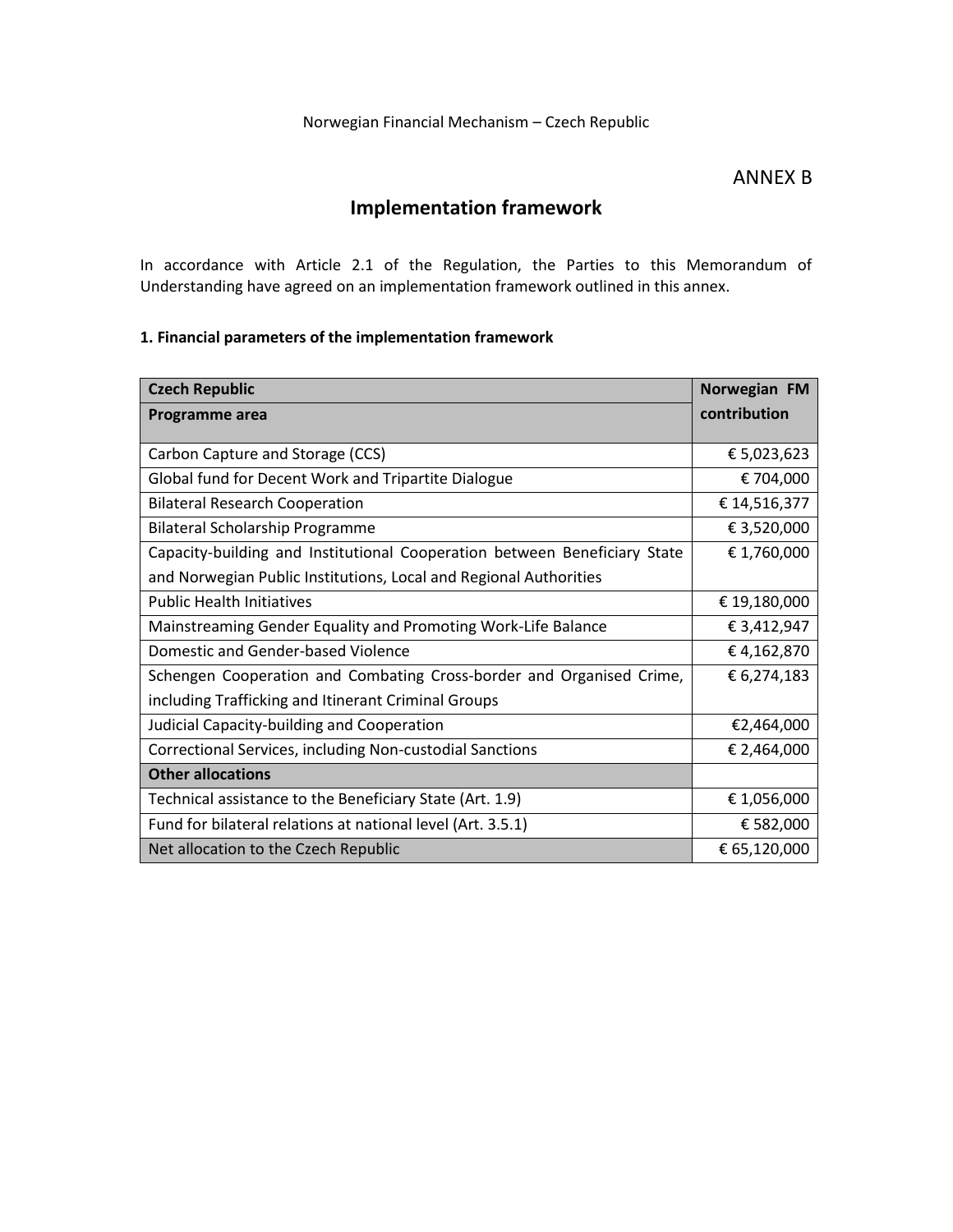#### **2. Specific concerns**

Bilateral relations between Norway and the Czech Republic shall be strengthened with the aim of stimulating long-term cooperation, in particular in the programme areas listed below with donor programme partners, as well as through other means such as partnership at project level in all programme areas supported.

The Beneficiary State shall ensure that the co-financing to programmes or projects from national sources is in a close proximity to 15 % of the total eligible costs to programme areas in the Beneficiary State unless otherwise is agreed and specified in the Programme Agreement.

The appraisal of Programme Proposals will take due account of relevant human rights- and governance-related standards of the Council of Europe (such as those monitored by CPT, GRECO, GRETA, ECRI etc.), including the Convention for the Protection of Human Rights and Fundamental Freedoms.

#### **3. Substantive parameters of the implementation framework**

The programmes described below are to be prepared and, subject to NMFA approval, implemented in the Beneficiary State.

| A. Programme Area no 20: | <b>Carbon Capture and Storage (CCS)</b>                                                                                                                                                                              |  |
|--------------------------|----------------------------------------------------------------------------------------------------------------------------------------------------------------------------------------------------------------------|--|
| Programme:               | Pilot studies and surveys on CCS technology                                                                                                                                                                          |  |
| Objective:               | Mitigate Climate Change                                                                                                                                                                                              |  |
| Outcome(s):              | Increased knowledge and transnational cooperation on<br><b>CCS</b>                                                                                                                                                   |  |
| Programme grant:         | € 5,023,623                                                                                                                                                                                                          |  |
| Programme operator:      | National Focal Point - Ministry of Finance                                                                                                                                                                           |  |
| Specific concern(s):     | Geophysical investigations and preparation potential<br>repository, including reflection seismology, deep bore-<br>holes, identification of physical properties of rocks etc.                                        |  |
|                          | Knowledge exchange and networking activities.<br>The cooperation committee shall include as member<br>representatives from the relevant public authority or<br>institution in charge of the policy area in question. |  |
| B. Programme Area no 22: | <b>Global Fund for Decent Work and Tripartite Dialogue</b>                                                                                                                                                           |  |
| Programme:               | <b>Decent work and Social Dialogue</b>                                                                                                                                                                               |  |
| Objective:               | Decent work promoted and tripartite cooperation<br>improved between employers' organisations, trade<br>unions and public authorities in supporting equitable and<br>sustainable economic and social development      |  |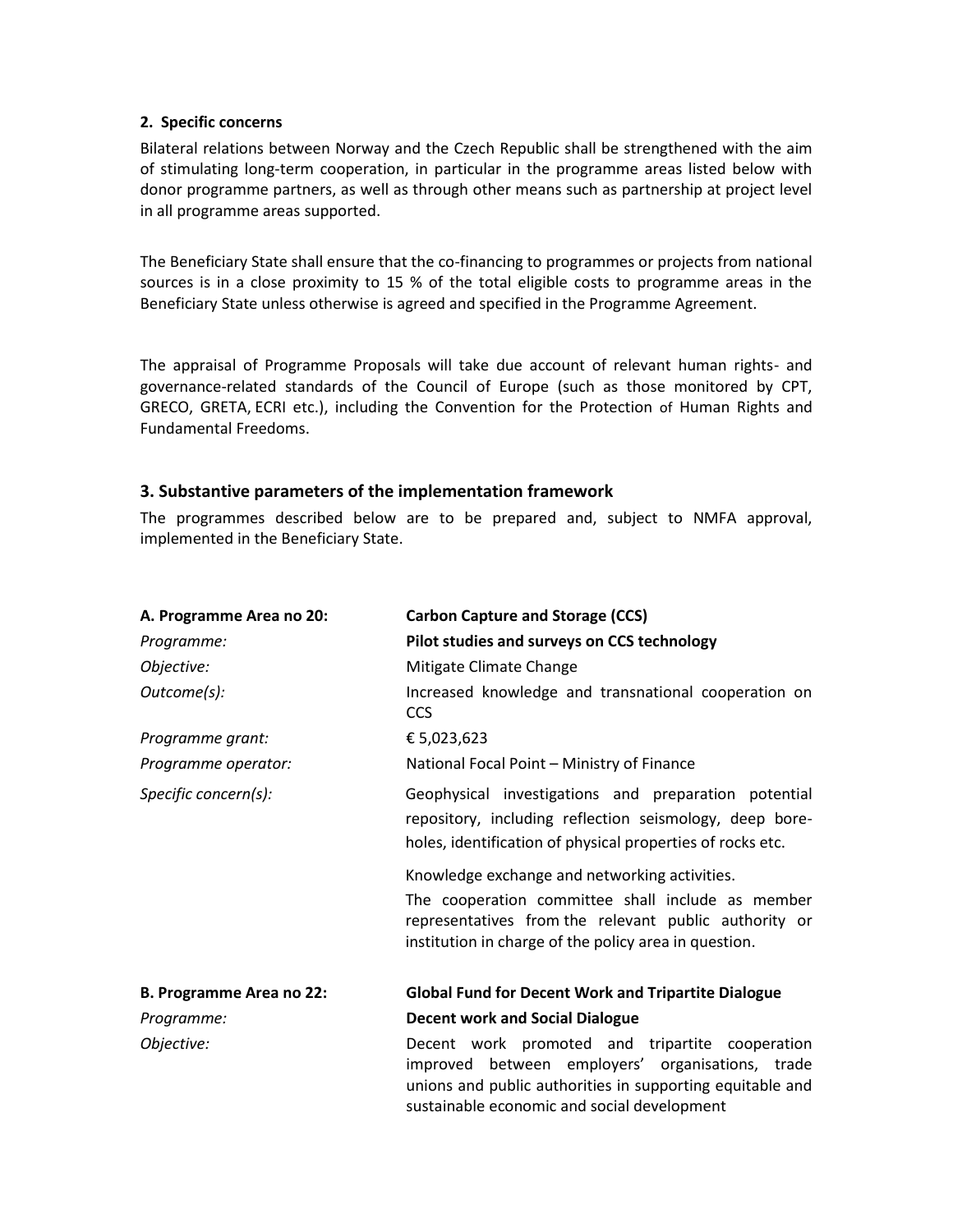| Programme grant:            | € 704,000                                                                                                                                                                                                                                                                                                                                     |
|-----------------------------|-----------------------------------------------------------------------------------------------------------------------------------------------------------------------------------------------------------------------------------------------------------------------------------------------------------------------------------------------|
| Programme operator:         | <b>Innovation Norway</b>                                                                                                                                                                                                                                                                                                                      |
| C. Programme Area no 23:    | <b>Bilateral Research Cooperation</b>                                                                                                                                                                                                                                                                                                         |
| Programme:                  | <b>Research Support Fund</b>                                                                                                                                                                                                                                                                                                                  |
| Objective:                  | Enhanced research-based knowledge development in the<br>through<br>enhanced<br>Beneficiary<br><b>States</b><br>research<br>cooperation between Norway and the Beneficiary States                                                                                                                                                              |
| Programme grant:            | € 14,516,377                                                                                                                                                                                                                                                                                                                                  |
| Programme operator:         | Ministry of Education, Youth and Sports                                                                                                                                                                                                                                                                                                       |
| Donor programme partner(s): | The Research Council of Norway                                                                                                                                                                                                                                                                                                                |
| Specific concern(s):        | The programme will also cover social sciences and the<br>humanities and will be developed in consultation with the<br>donor country. The parties commit to ensure the efficient<br>and smooth management of the Programme. The details<br>concerning the reimbursement of the costs of the Donor<br>State partners will be further discussed. |
| D. Programme Area no 24:    | <b>Bilateral Scholarship Programme</b>                                                                                                                                                                                                                                                                                                        |
| Programme:                  | <b>Bilateral Scholarship Programme</b>                                                                                                                                                                                                                                                                                                        |
| Objective:                  | Enhanced human capital and knowledge base in the<br><b>Beneficiary States</b>                                                                                                                                                                                                                                                                 |
| Programme grant:            | € 3,520,000                                                                                                                                                                                                                                                                                                                                   |
| Programme operator:         | The<br>National<br>Agency for<br>Educational<br>European<br>Programmes, within the Centre for International Services.                                                                                                                                                                                                                         |
| Donor programme partner(s): | The Norwegian Centre for International Cooperation in<br><b>Higher Education (SIU)</b>                                                                                                                                                                                                                                                        |
| Specific concern(s):        | The programme shall be implemented jointly with PA 19<br>in the EEA Financial Mechanism.                                                                                                                                                                                                                                                      |
| E. Programme Area no 25:    | Capacity-building and Institutional Cooperation between<br>Beneficiary State and Norwegian Public Institutions,<br><b>Local and Regional Authorities</b>                                                                                                                                                                                      |
| Programme:                  | Capacity-building and Institutional Cooperation between<br>Beneficiary State and Norwegian Public Institutions,<br><b>Local and Regional Authorities</b>                                                                                                                                                                                      |
| Objective:                  | Strengthened institutional capacity and human resource<br>development in public institutions, local and regional<br>authorities in the Beneficiary States within the agreed<br>priority sectors through cooperation and transfer of                                                                                                           |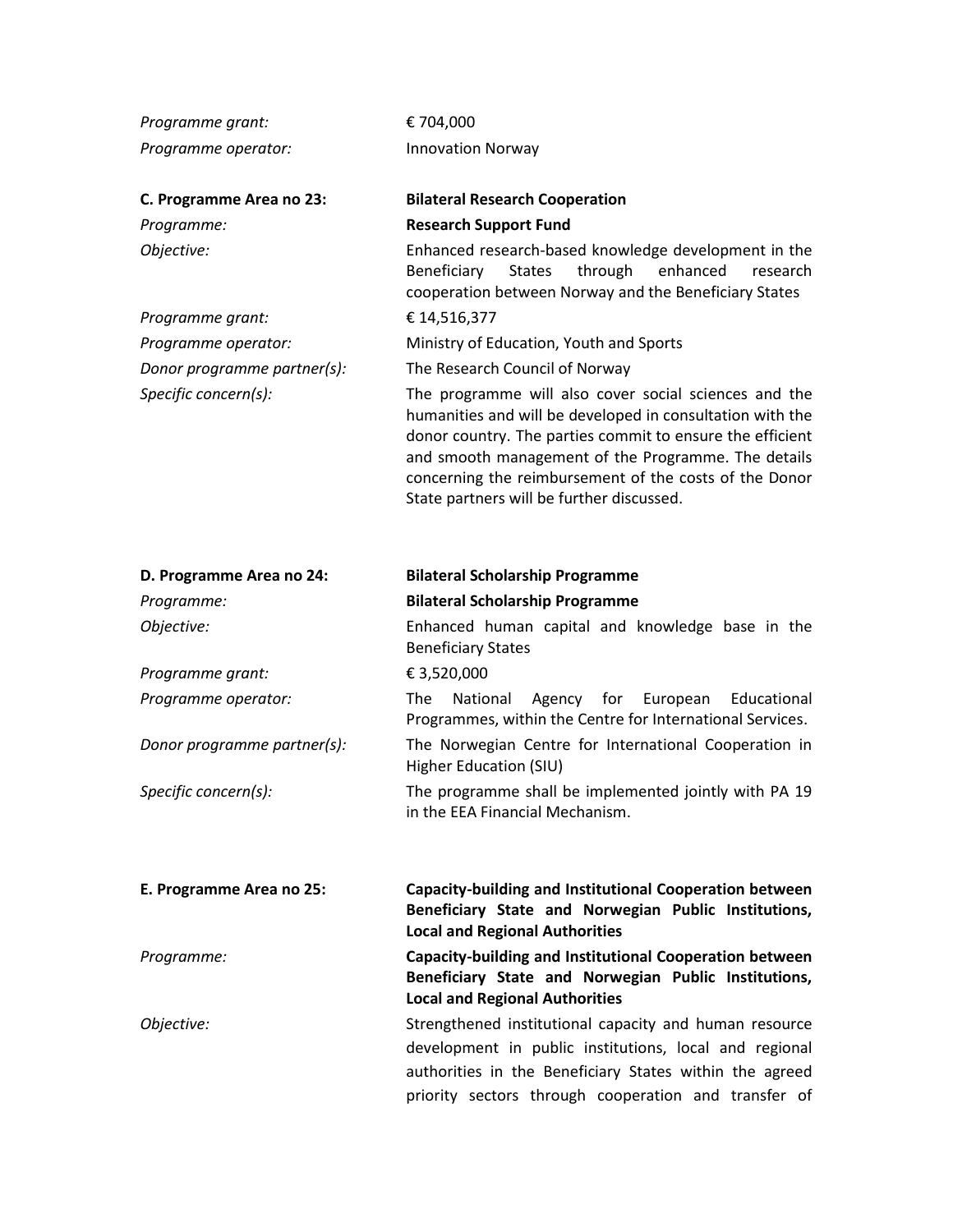|                               | knowledge with similar institutions and authorities in<br>Norway                                                                                                    |
|-------------------------------|---------------------------------------------------------------------------------------------------------------------------------------------------------------------|
| Programme grant:              | €1,760,000                                                                                                                                                          |
| Programme operator:           | National Focal Point - Ministry of Finance                                                                                                                          |
| Pre-defined project(s):       | Cooperate with the Council of Europe to ensure an<br>improved implementation of the recommendations made<br>by Greco.                                               |
| F. Programme Area no 27:      | <b>Public Health Initiatives</b>                                                                                                                                    |
| Programme:                    | <b>Public Health Initiatives</b>                                                                                                                                    |
| Objective:                    | Improved public health and reduced health inequalities                                                                                                              |
| Programme grant:              | € 19,180,000                                                                                                                                                        |
| Programme operator:           | National Focal Point - Ministry of Finance                                                                                                                          |
| Donor programme partner(s):   | The Norwegian Institute of Public Health                                                                                                                            |
| Specific concern(s):          | Minimum 40 % of the total eligible expenditures of the<br>programme shall be dedicated to the area of mental<br>health.                                             |
|                               | The cooperation committee shall include as member<br>representatives from the relevant public authority or<br>institution in charge of the policy area in question. |
| G. Programme Area no 28 & 29: | Mainstreaming Gender Equality and Promoting Work-<br>Life Balance & Domestic and Gender-based Violence                                                              |
| Programme 1:                  | Mainstreaming Gender Equality and Promoting Work-<br>Life Balance & Domestic and Gender-based Violence                                                              |
|                               | Let's give (wo)men a chance                                                                                                                                         |
| Objective:                    | Gender equality and work-life balance promoted                                                                                                                      |
| Outcome(s):                   | Awareness raised and research on gender issues<br>promoted                                                                                                          |
|                               | Balance between work, private and family life improved                                                                                                              |
|                               | Domestic violence reduced                                                                                                                                           |
|                               | Capacity of gender equality organisations and networks<br>strengthened                                                                                              |
|                               | Gender-based violence reduced                                                                                                                                       |
| Programme grant:              | € 6,735,817                                                                                                                                                         |
| Programme operator:           | Open Society Fund Prague                                                                                                                                            |
| Specific concern(s):          | The programme should also address the specific needs<br>of minorities.                                                                                              |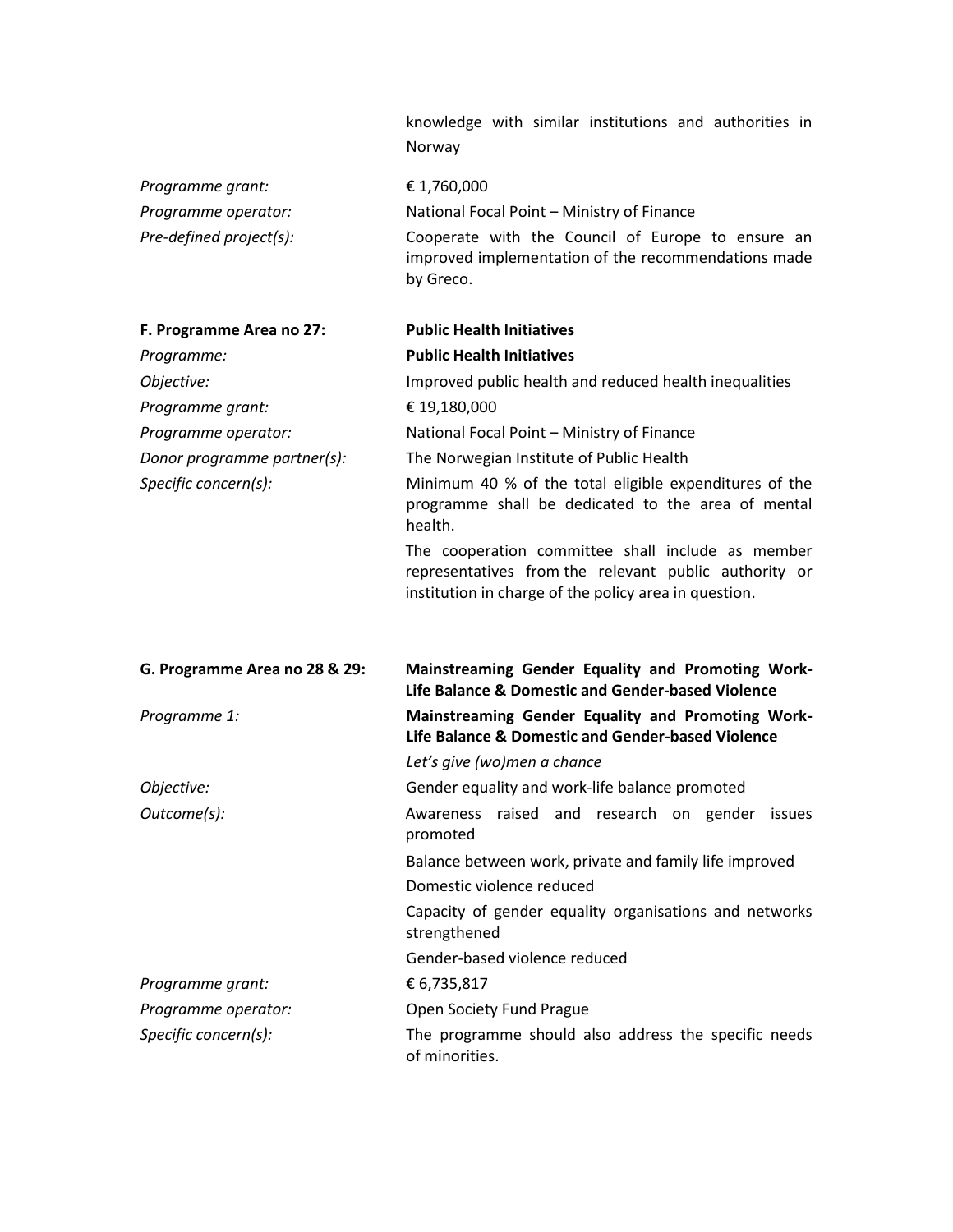| Programme 2:             | Domestic and Gender-based Violence & Mainstreaming<br><b>Gender Equality and Promoting Work-Life Balance</b>                                                                                                                    |
|--------------------------|---------------------------------------------------------------------------------------------------------------------------------------------------------------------------------------------------------------------------------|
| Objective:               | Gender-based violence prevented and tackled                                                                                                                                                                                     |
| Outcome(s):              | Gender-based violence reduced                                                                                                                                                                                                   |
|                          | Domestic violence reduced                                                                                                                                                                                                       |
|                          | Awareness raised and research on gender issues<br>promoted                                                                                                                                                                      |
|                          | Balance between work, private and family life improved                                                                                                                                                                          |
| Programme grant:         | € 840,000                                                                                                                                                                                                                       |
| Programme operator:      | National Focal Point - Ministry of Finance                                                                                                                                                                                      |
| Pre-defined project(s):  | Prevention of Domestic and Gender-based Violence and<br>Gender Equality in Practice.                                                                                                                                            |
|                          | The pre-defined project shall be a governmental project.<br>The Project Promoter shall be the Office of the<br>Government of the Czech Republic.                                                                                |
|                          | The total project grant shall be $\epsilon$ 800,000.                                                                                                                                                                            |
| H. Programme Area no 30: | Schengen Cooperation and Combating Cross-border and<br>Organised Crime, including Trafficking and Itinerant<br><b>Criminal Groups</b>                                                                                           |
| Programme:               | Schengen Cooperation and Combating Cross-border and<br>Organised Crime, including Trafficking and Itinerant<br><b>Criminal Groups</b>                                                                                           |
| Objective:               | Increase citizen's security through improvement of the<br>efficiency of cooperation between law enforcement<br>authorities in the Schengen Member States in fighting<br>organised crime, including trafficking in human beings. |
| Programme grant:         | € 6,274,183                                                                                                                                                                                                                     |
| Programme operator:      | National Focal Point - Ministry of Finance                                                                                                                                                                                      |
| Specific concern(s):     | The programme should address the importance of good<br>cooperation between the law enforcement authorities<br>and the general public, especially the cooperation with<br>minority groups.                                       |

| I. Programme Area no 31: | <b>Judicial Capacity-building Cooperation</b> |
|--------------------------|-----------------------------------------------|
| Programme:               | <b>Judicial Capacity-building Cooperation</b> |